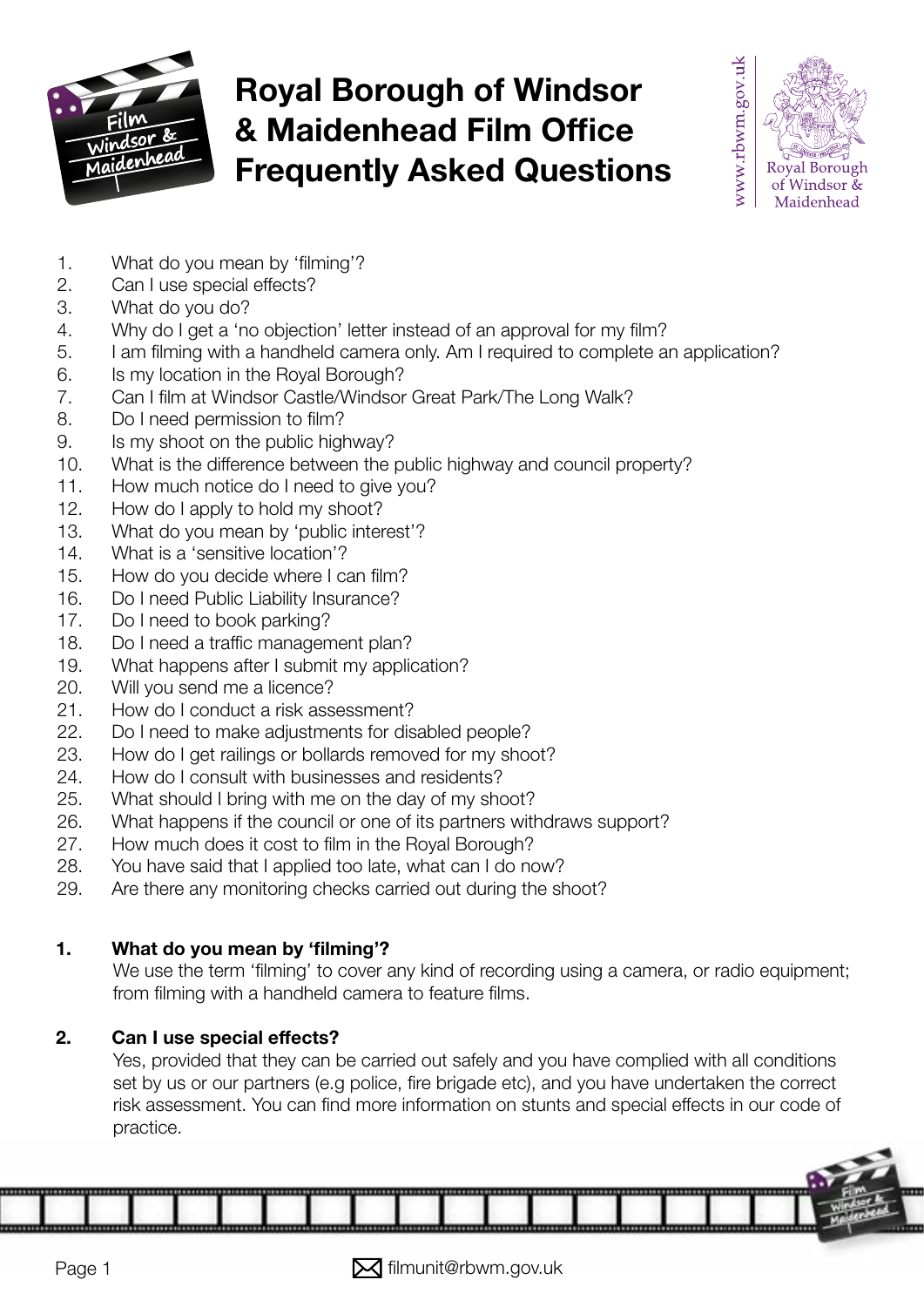#### <span id="page-1-0"></span>3. What do you do?

The Royal Borough of Windsor & Maidenhead Film Office is a discretionary (non-statutory) service offered by the council to support the safe planning and regulation of filming and events in the borough. We are currently working with Creative England to help promote use of flming in the borough. Creative England is a non-for-proft organisation and works in partnership with the British Film Commission to support flm and television productions shooting outside London, and to promote England as a fantastic place to flm.

#### 4. Why do I get a 'no objection' letter instead of an approval for my film?

We send out a no objection letter as part of our legal responsibility to you and to residents, businesses and visitors. The letter is not a contract between you and the council, it simply means that we have no issues with your flming or event to go ahead as it has been described to us and provided that you comply with any conditions that we have given. The letter of no objection does not cover council partners - therefore these partners may ask for additional conditions before they agree to your activity

5. I am filming with a handheld camera only. Am I required to complete an application? No. The code of practice does not apply to shoots where the only equipment used is handheld cameras or instances where flming is for reporting for daily news programmes

#### 6. Is my location in the Royal Borough?

If you aren't sure whether your location or venue is in the Royal Borough, but you have a street name or postcode use the 'Maps Online' section on our homepage which identifes all the streets within the borough. If you're not sure where your location is but have a landmark, you could try doing a Google Maps search which can identify the borough your landmark is in

#### 7. Can I flm at Windsor Castle/Windsor Great Park/The Long Walk?

All enquiries regarding these locations need to be addressed to the Crown Estate:

[https://www.windsorgreatpark.co.uk/en/news-and-events/flming-photography](https://www.windsorgreatpark.co.uk/en/news-and-events/filming-photography ) 

#### 8. Do I need permission to film?

We do not give permission, however we will send you a letter of no objection if we support your event once an application is received and all necessary checks are approved by our partners. If your flming is on (or will affect) the public highway or will affect residents, businesses or visitors, you will need to inform us.

#### 9. Is my shoot on the public highway?

By 'public highway' we mean any pavements, walkways, roads or pedestrian areas in the Royal Borough of Windsor & Maidenhead. If you have made sure that your shoot is in the Borough, but are not sure if your shoot is on the public highway, you can e-mail us or call to check. If your shoot is in a private location, but is likely to affect the public highway, you will need to inform us.

#### 10. What is the difference between the public highway and council property?

The council is responsible for the 'public highway', meaning any public pavements, walkways, roads or pedestrian areas in the borough. The council also owns property and assets, including council buildings, car parks, schools, community centres, parks, libraries and leisure centres. You will need to ask our permission to use these assets.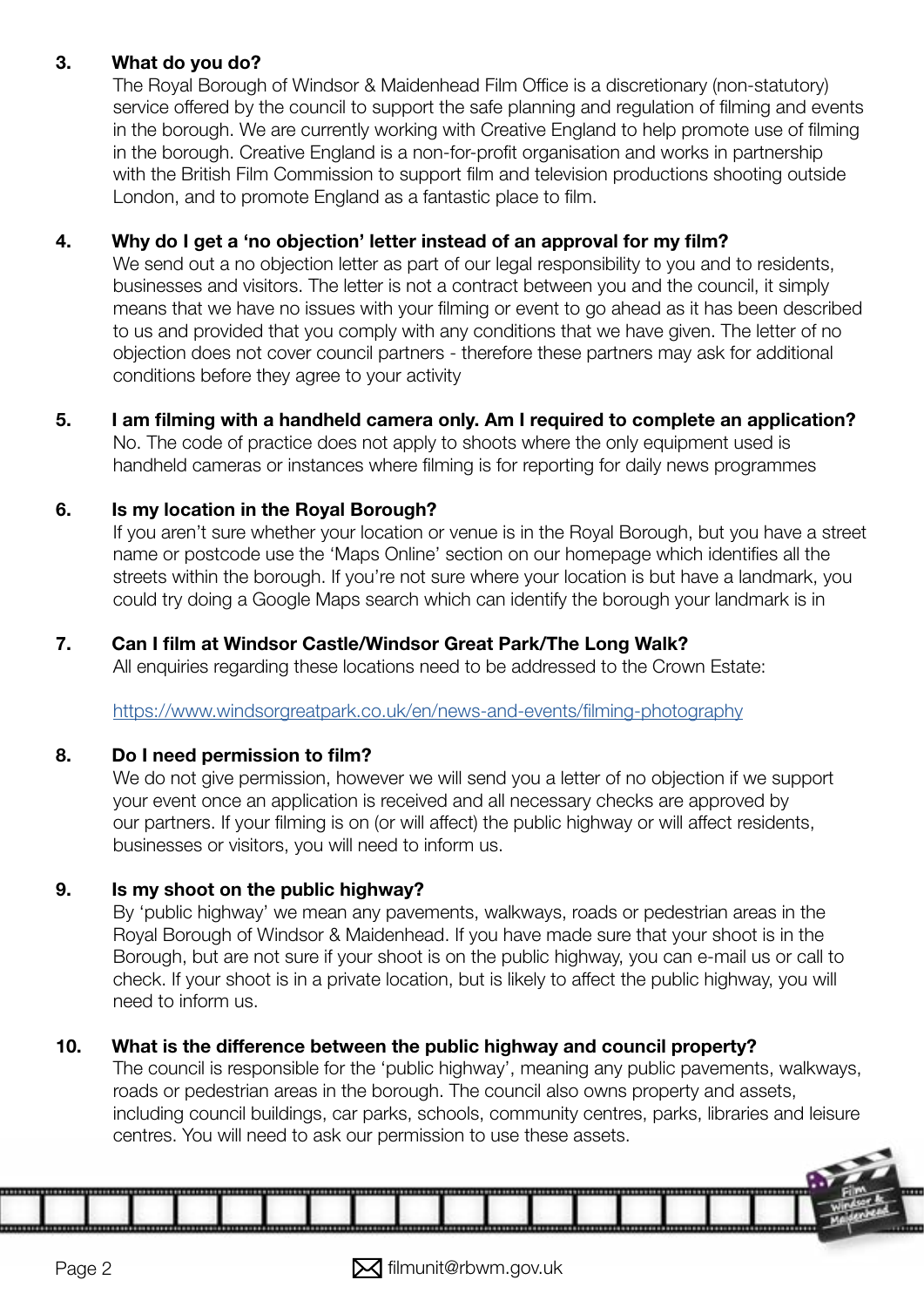#### <span id="page-2-0"></span>11. How much notice do I need to give you?

A minimum of two weeks notice is required in order to carry out relevant checks where necessary. Any applications received within a shorter time scale will still be accepted, however an additional surcharge may be applied to the application fee. The more complex the flming request, the more time will be needed to process the application. This also ensures there is available resource to meet demand.

#### 12. How do I apply to hold my shoot?

You can apply by completing our online application form which is available on our website here: https://www.rbwm.gov.uk/filming. We will then contact you to tell you whether your shoot can go ahead, or whether you will need to change some elements on your application. If you have a short time before your chosen shoot date, please check your timescales are possible before applying.

#### 13. What do you mean by 'public interest'?

When we ask if your shoot will create public interest, we want to know if it's possible that a crowd may form, for example if a high-profle celebrity is flming. If this is the case and there is a risk that it could disrupt or block the public highway (including pavements) you will defnitely need to consider a spectator management plan.

#### 14. What is a 'sensitive location'?

A sensitive location is an area of the borough which has extra conditions attached to its use. For example any shoot held in Windsor or Maidenhead town centre needs to demonstrate that it benefts the local community whilst being aware of impacting businesses in these areas.

#### 15. How do you decide where I can film?

We consider whether your shoot can go ahead safely, then we use the following criteria: area character; area scale and function; residential community; physical layout; townscape and capacity of the area (in terms of pedestrian and vehicle traffic); impact on pedestrian and vehicular traffic; consideration of the frequency of filming being held at the location, simultaneous activity, other filming, events, ceremonies, road works or other activity which will impact on the intended location.

#### 16. Do I need Public Liability Insurance?

Yes, in almost all cases. If you are from a school, college or other public organisation, you may already have Public Liability Insurance (PLI). If not, you will need to arrange PLI for your shoot, no less than £5 million.

#### 17. Do I need to book parking?

If you have vehicles that are required for your shoot, yes. Examples would be parking for crew, generators, catering trucks, or lighting cranes. You will need to apply for parking dispensation separately when you apply for your shoot. A dispensation allows you to pay for a bay that would normally be used for something else. Please visit the following link for more information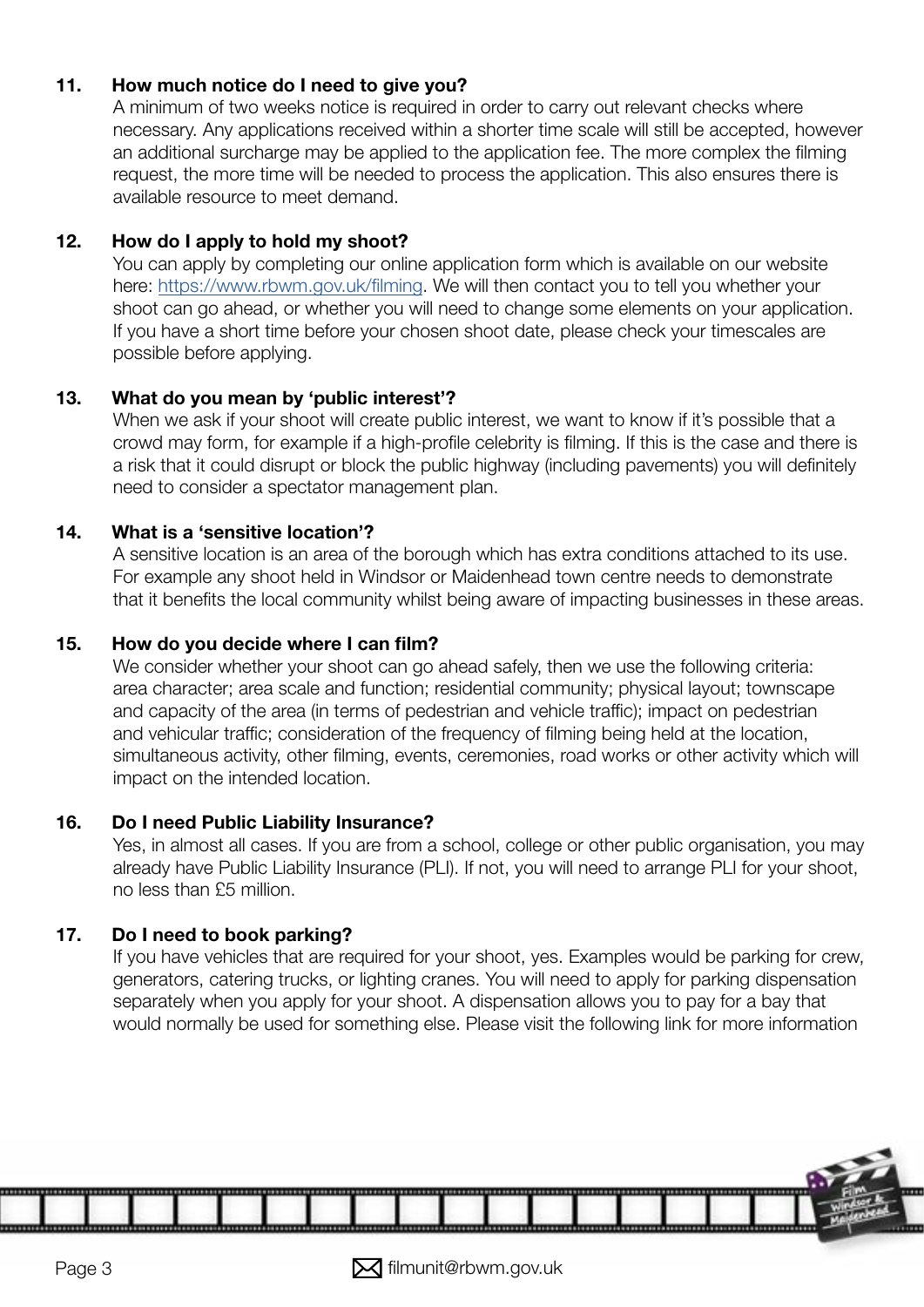<span id="page-3-0"></span>on parking dispensations:

[https://www.rbwm.gov.uk/home/transport-and-streets/parking/parking-suspensions-and](https://www.rbwm.gov.uk/home/transport-and-streets/parking/parking-suspensions-and-dispensations/parking-dispensations)[dispensations/parking-dispensations](https://www.rbwm.gov.uk/home/transport-and-streets/parking/parking-suspensions-and-dispensations/parking-dispensations)

Otherwise the borough has parking available via public car parks. To find the nearest parking available to your shoot, please visit the following link for more information on public car parks:

<https://www.rbwm.gov.uk/home/transport-and-streets/parking/car-parks-and-park-and-ride>

#### 18. Do I need a traffic management plan?

If you are intending on suspending parking, disrupting or diverting traffic or impacting on the public highway at all, you will need a traffic management plan, which you can submit with a flming plan if your application is successful.

#### 19. What happens after I submit my application?

You will be notifed via e-mail within 10 working days to acknowledge receipt of your application. You will be contacted separately to let you know if your application was successful.

If successful, we will send you a cost estimate of your shoot, which you have an opportunity to waive some or all of if you are not-for proft or a student organisation. We will then help you to plan your shoot.

If your application is not successful you may be subject to an administration fee (based on work required to process your application). An explanation as to why your application was rejected will be sent to you. You are also free to re-apply.

#### 20. Will you send me a licence?

No, unless you apply for a licence for a specific part of your shoot. We do not license you to film, but we do send you a letter of no objection as part of our legal responsibility to you and to residents, businesses and visitors. The letter is not a contract between you and the council, it simply means that we have no objections with your shoot going ahead as it has been described to us and provided that you comply with any conditions that we have given. The letter of no objection does not cover council partners such as the Police or Royal Berkshire Fire & Rescue, and these partners may ask for additional conditions before they agree to your activity.

#### 21. How do I conduct a risk assessment?

You can ask the flm unit for a copy of our risk assessment template, but essentially you identify all potential risks (such as boxes piled by a fire exit), identify who is at risk (people trying to exit during a fre) and explain how you will mitigate or prevent them (move the boxes somewhere else).

#### 22. Do I need to make adjustments for disabled people?

Yes you do. Your shoot cannot discriminate against anyone with a disability in terms of access as a member of the public. Adjustments can include ensuring that that dropped kerbs are not blocked and that trained stewards are on site to provide advice or assistance.